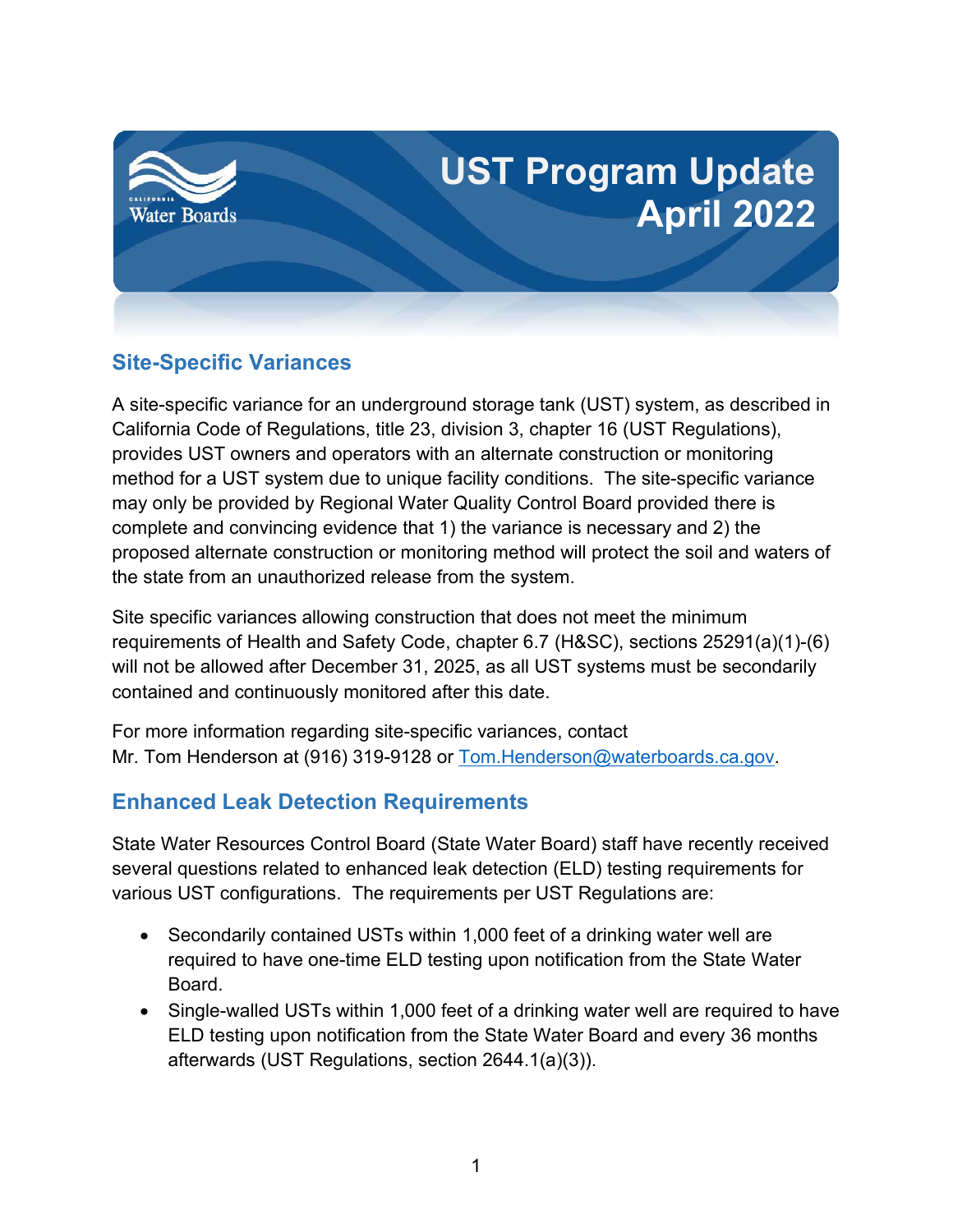Single-walled pipe connected to USTs installed prior to July 1, 2003 and meeting the secondary containment exemption provisions of UST Regulations, section 2636(a) are not subject to triennial ELD testing.

For more information regarding ELD requirements, contact Mr. Austin Lemire-Baeten at (916) 327-5612 or [Austin.Lemire-Baeten@waterboards.ca.gov.](mailto:Austin.Lemire-Baeten@waterboards.ca.gov)

## **24th Annual CUPA Conference - UST Leak Prevention Presentations**

The 24<sup>th</sup> Certified Unified Program Agency (CUPA) Conference (Conference) was held online March 22-31, 2022. State Water Board Leak Prevention staff appreciate the opportunity to discuss current UST subject matter and answer both technical and administrative questions. The training sessions offered numerous instances to educate attendees on the intricacies of the UST Program, providing long term benefits to the Unified Program. Below are brief summaries of UST Leak Prevention staff presentations:

### *Year in Review for 2021*

Tom Henderson presented an informational overview of UST Program statistics over the past year including release data and UST compliance rates. One statistic worth mentioning is the discovery of no new releases during the January-June 2021 reporting period. The presentation also covered changes to the Office of Tank Tester Licensing, updates to local guidance letters, the rewriting of UST Regulations, and what the future holds for the UST Program.

### *CUPA Performance Evaluation Process*

Tom Henderson presented on the CUPA performance evaluation process. The presentation covered some of the procedures State Water Board staff use during the triennial evaluation when reviewing CUPA data. The presentation discussed transparency between evaluation staff and CUPAs, and demonstrated some metrics evaluation staff use during evaluations.

#### *UST Regulations Rewrite*

Tom Henderson also presented on proposed changes to UST Regulations expected to become effective on January 1, 2026. UST systems that are not constructed to meet the requirements of H&SC, section 25291(a)(1)-(6) will be noncompliant with UST Regulations. State Water Board staff will be meeting with CUPAs and other industry shareholders this summer to workshop the regulations to effectively protect the waters of the state for years to come.